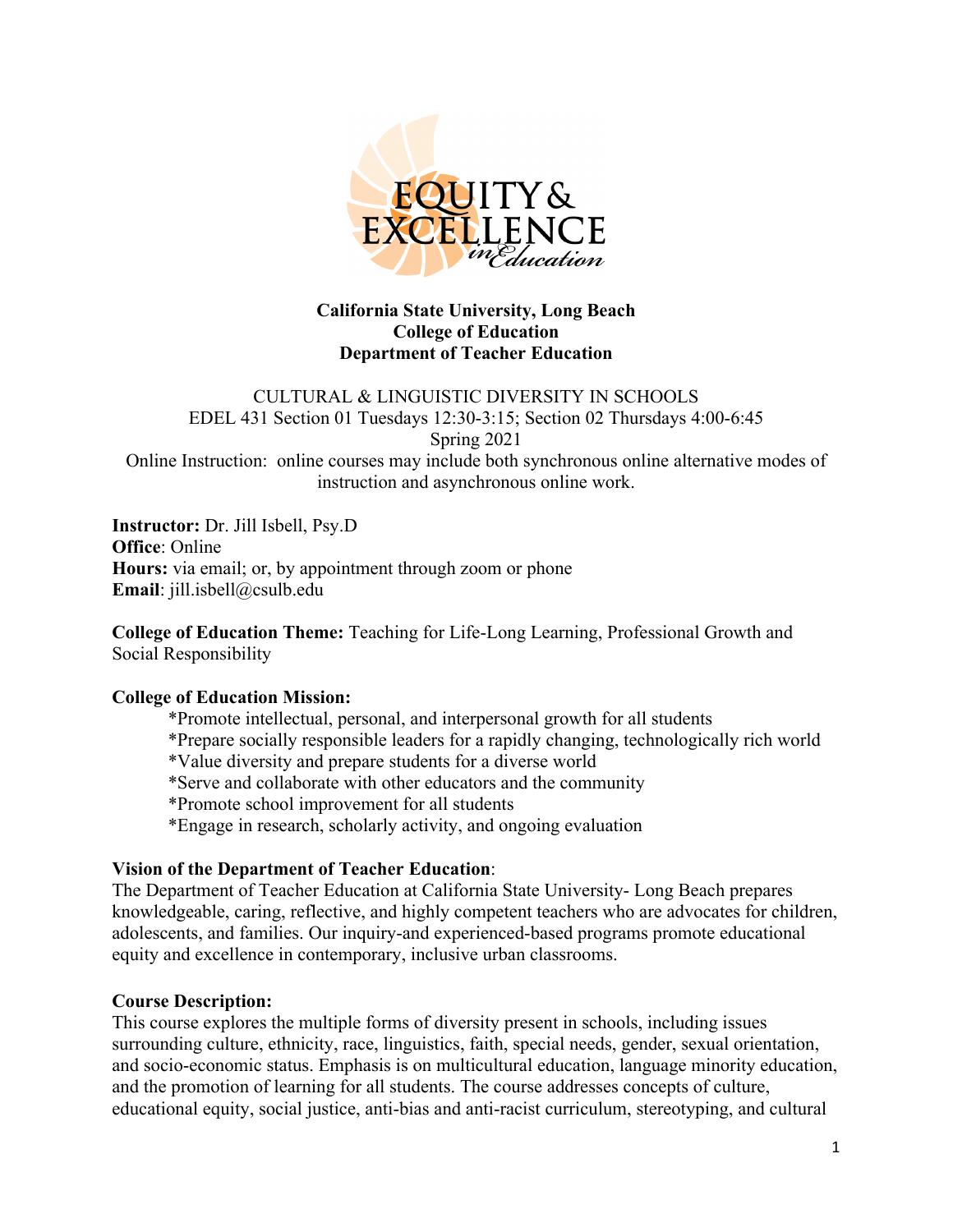and linguistic contact. Students investigate the history, policy, and practices regarding cultural and linguistic minorities in the United States and the impact on education. Special focus is placed on educational initiatives to address the rich ethnic diversity of California schools. Models of English language development and bilingual education are examined.

Ten hours of fieldwork are required. Letter grade only (A-F). Same course as EDP 431 and LING 431. Not open for credit to students with credit in EDP 431.

# **Required Texts**:

Gollnick, D.M., & Chinn, P.C. (2020). *Multicultural education in a pluralistic society, 11th Edition.* Upper Saddle River, NJ: Pearson Education, Inc.

#### **Choose One of the Following Books to read and reflect on for Final Paper:**

- *Troublemakers: Lessons in Freedom from Young Children at School* by Carla Shalaby: One teacher instructively profiles four students subjected to punishment, medication, and numerous other unnecessary inventions within educational settings more conducive to oppression rather than leading them forward.
- *Pushout: The Criminalization of Black Girls in Schools* by Monique W. Morris: This sociological text highlights the alarmingly high rates that Black girls are being ignored and villainized. Follows girls as young as elementary-age to high school youths.

*We Want to Do More Than Survive: Abolitionist Teaching and the Pursuit of Educational Freedom* by Bettina Love:

A good read for educators aware of systemic issues within their school districts which put students of color at a significant disadvantage in reaching benchmarks and achieving academic goals.

*Not Light, but Fire: How to Lead Meaningful Race Conversations in the Classroom* by Matthew R. Kay:

A useful book for administrators seeking effective ways to transform their schools into more equitable, safe spaces in which all kids can thrive.

*So You Want to Talk About Race* by Ijeoma Oluo:

A "how-to guide" on initiating complex discussions related to social justice topics such as anti-racism, white privilege, and police brutality.

*Why Are All the Black Kids Sitting Together in the Cafeteria?* by Beverly Daniel Tatum: Delve into the psychology behind why so many tweens and teens opt to "self-segregate" in racial cliques. It also includes what educators can to truly foster inclusive, social dynamics on school grounds.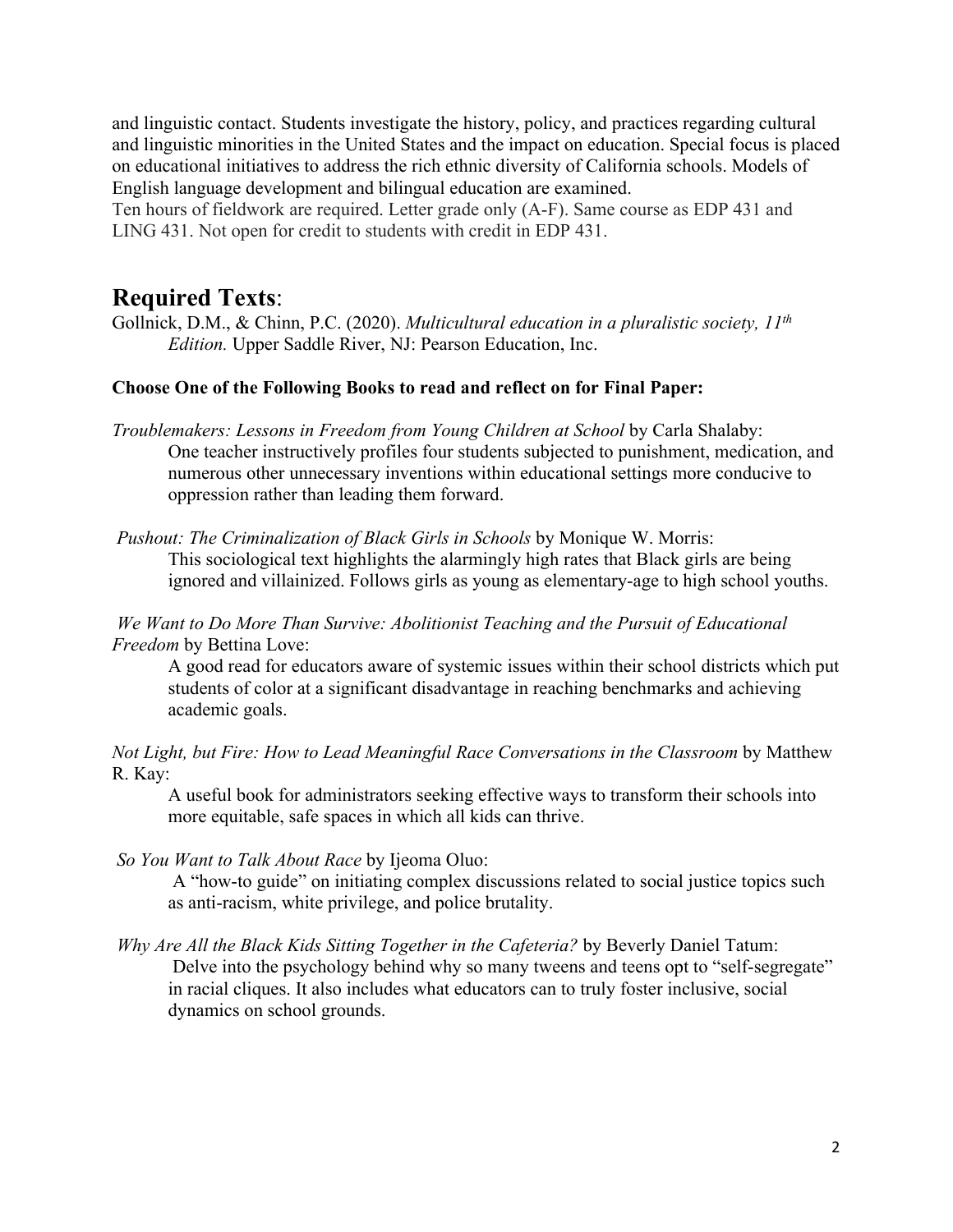## **Student Learning Outcomes:**

Students who have successfully completed this course should be able to:

- Identify and analyze the key concepts of multiculturalism in the context of the U.S. and California;
- Identify and analyze the key historical events, both institutional and personal, in response to diversity in the U.S. and California;
- Identify and analyze the historical, political, and social backgrounds of educational policy initiatives, regarding equal access to educational opportunity;
- Identify and analyze the theory and application of multicultural education, social justice, and anti-bias and anti-racist education;
- Identify and analyze the historical, political, and social backgrounds of educational policy initiatives, regarding second language education, bilingual education and dialect choice, and apply pedagogical theories, principles, and instructional practices for comprehensive instruction of English learners;
- Identify and analyze the characteristics of cultural and linguistic resources among children, and apply formal and informal methods to assess students' language abilities, content knowledge, and skills;
- Identify and analyze one's own attitudes, beliefs, and approaches to multicultural education;
- Identify and analyze multicultural identities of today's student population and appropriate approaches to them;
- Identify and analyze the importance of equal access to technology in multicultural education.

### **COURSE REQUIREMENTS**

#### *Syllabus*

- You are responsible for the information and requirements in the syllabus, course calendar, and criteria stated in assignment rubrics
- The syllabus represents a contractual agreement between the student and the instructor
- Maintaining enrollment in this class constitutes your agreement to accept the requirements and responsibilities for this class as stated in the syllabus and course calendar

### *Technology*

- All papers must be typed in Times New Roman, 12point font, double-spaced
- You will access technology for current professional information about language and cultural minority education
- You will conduct a critical examination of historical, legal, and current contexts of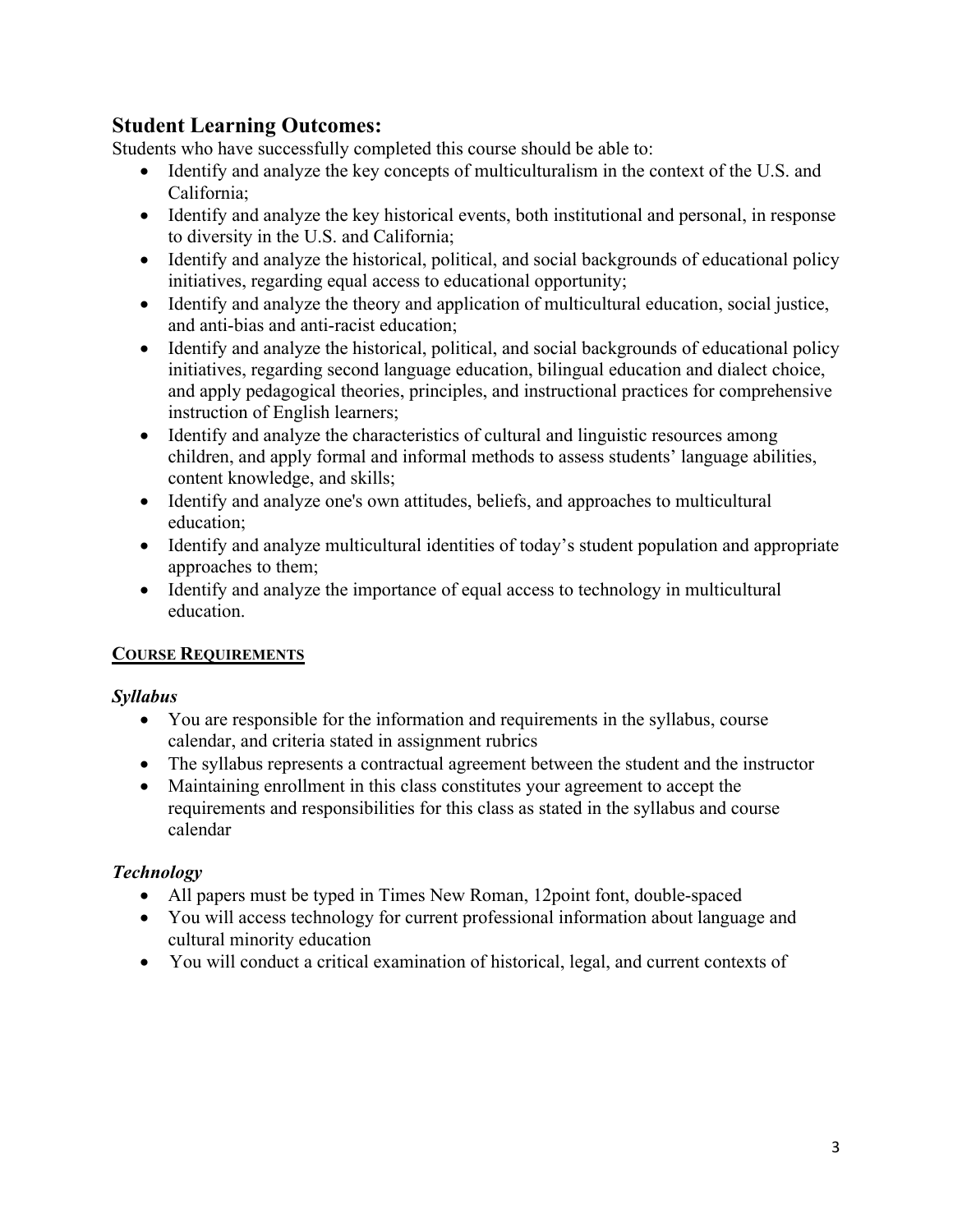diversity in U.S. and California schools

- You will use multiple research tools to research educational practices
- You will identify ways to use technology as a vehicle for equal access
- The class will be using BeachBoard for communication, dissemination of course materials, and access to web-based resources.
- All Teacher Candidates must sign-up for BeachBoard access via their CSULB Internet account. Login at [http://beachboard.csulb.edu](http://beachboard.csulb.edu/)
- You will also be able to access email free of charge via https://daf.csulb.edu/email/. You need to use your CSULB email account for all correspondence. - Recommended browsers: For Windows PC-Internet Explorer; For Mac-Safari.

*Technical Assistance:* Please do not email the instructor with technology issues. For BeachBoard, please contact the Technology Help Desk using their online form – http://web.csulb.edu/divisions/aa/academic\_technology/thd/contact/ or by phone at (562) 985-4959 or visit them on campus in the Academic Service (AS) building, room 120.

#### *BeachBoard Access:*

To access this course on BeachBoard - https://bbcsulb.desire2learn.com/ you will need access to the Internet and a supported Web browser (Firefox is the recommended browser). You log in to BeachBoard - https://bbcsulb.desire2learn.com/ with your CSULB Campus ID and BeachID password. Bookmark this link for future use, or you can always access it by going to CSULB http://www.csulb.edu/'s homepage and clicking on the BeachBoard link at the top of the page. Once logged in to BeachBoard, you will see the course listed in the My Courses widget on the right; click on the title to enter the course.

### *S4@ The Beach:*

ALL credential candidates are required to submit their fieldwork placement forms on  $S4@$  The Beach. Please submit the following:

1. Indicate your fieldwork as "alternative fieldwork" on S4 @ The Beach and complete the Placement Confirmation Form.

2. Submit a time log and annotated video bibliography by the end of the semester. To submit the time log and bibliography, candidates must indicate the total number of hours they spent in the field for each course and upload verification (fieldwork assignment) to S4@ The Beach. Instructor will provide more details on Beachboard.

3. Information on how to indicate your fieldwork and complete the time log can be found on the Office of Clinical Practice website at [www.csulb.edu/ocps4.](http://www.csulb.edu/ocps4)

### **Field Experience, Clinical 1:**

- In response to the global pandemic, this course has been modified. Instead of working with a small group of students, you will complete *Alternative Assignments* (viewing provided videos, analyzing teaching and student work, participating in collaborative discussions). Detailed descriptions of each lesson will be on Beachboard.
- Alternative Assignment Equivalency Hours for reporting on  $S4@t$ hebeach is as follows: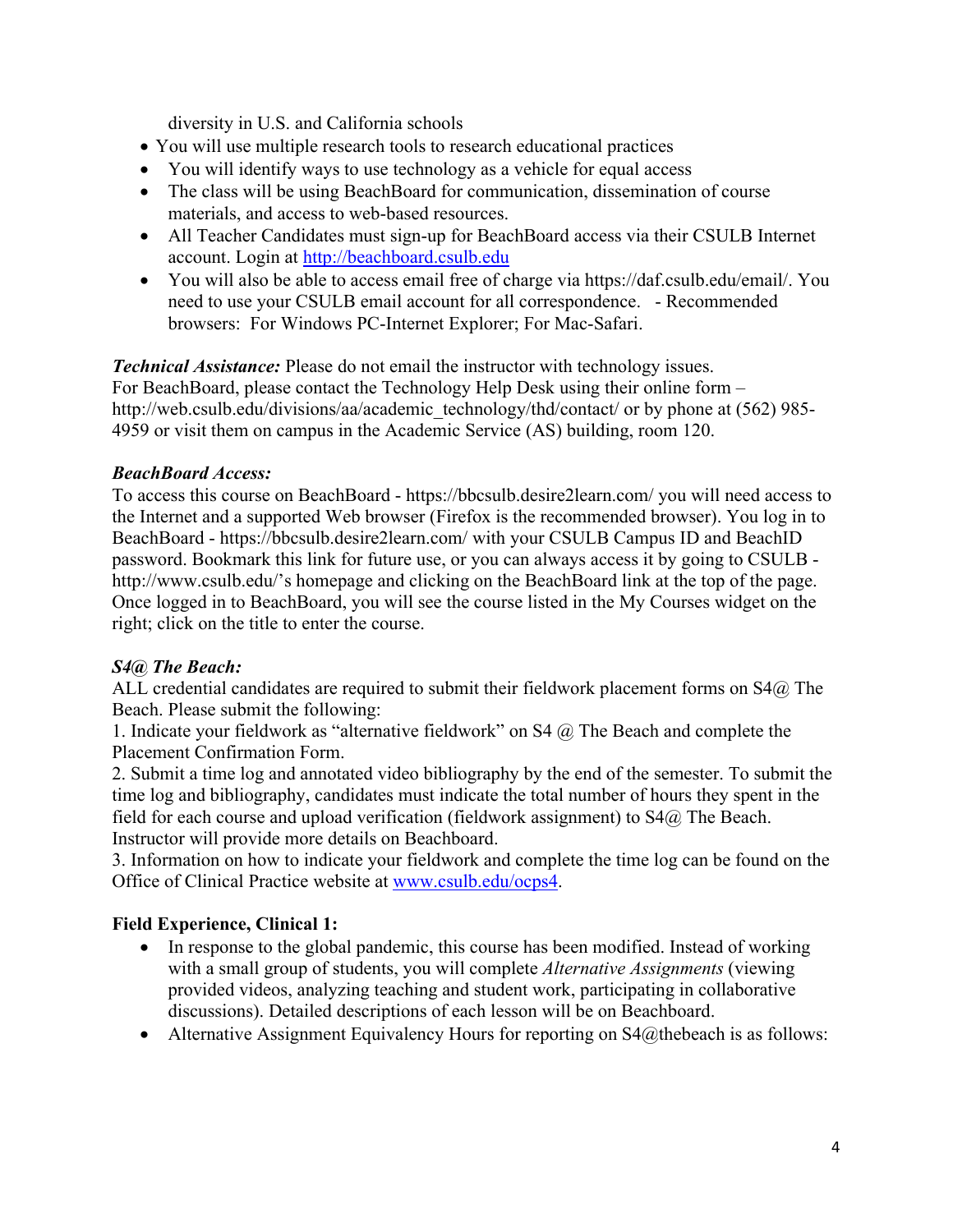| Video Viewing for Reflection (Fieldwork Project) | 4 hours |
|--------------------------------------------------|---------|
| Parts 1-4) Including Annotated Video             |         |
| Bibliography                                     |         |
| <b>Collaborative Discussions</b>                 | 3 hours |
| <b>Online Learning Modules with Videos</b>       | 3 hours |
| <b>Total Hours:</b> 10 hours                     |         |

### *Policy for Withdrawal*

In rare cases due to a documented emergency or a "serious and compelling reason" (PS 02-12), a student may need to request an authorized incomplete or withdrawal. In such a case University Policy will be strictly adhered to. Refer to the current California State University, Long Beach Catalog of Undergraduate and Graduate Studies for more detailed guidelines *The full text of University Policy Statements may be seen at*  [http://www.csulb.edu/~senate/Policies/pstable.html.](http://www.csulb.edu/%7Esenate/Policies/pstable.html.)

### *Students with Disabilities*

Students with a disability or medical restriction who are requesting a classroom or academic accommodation should contact the Bob Murphy Access Center (BMAC) located in the Student Success Center, #110, or by phone at 562-985-5401 or via email at BMAC@csulb.edu. The BMAC will work with the student to identify a reasonable accommodation in partnership with appropriate academic offices and medical providers. We encourage students to reach out to BMAC as soon as possible. It is the student's responsibility to notify the instructor in advance of the need for accommodation related to a universityverified disability.

#### *Assignments*

- All assignments are to be typed in 12 point, Times New Roman font, and double-spaced, except when otherwise indicated.
- The instructor is more than willing to clarify any questions about assignment criteria.
- Partial or off-topic assignments will not be accepted for grading. Late assignments, turned in after the due date stated in the syllabus, will be assessed a 20% grade point penalty. No late assignments will be eligible for extra credit points. No late assignments will be accepted on the last two days of class or thereafter.
- Late Discussion Boards will not be accepted. On time initial posts are required for class discussions.
- Keep a copy of each assignment for your own records.
- At the instructor's discretion, students will be given the opportunity to rewrite no more than two (2) assignments during the semester. No late papers, off-topic, or incomplete assignments are eligible for rewriting. Inattention to the assignment criteria in the rubric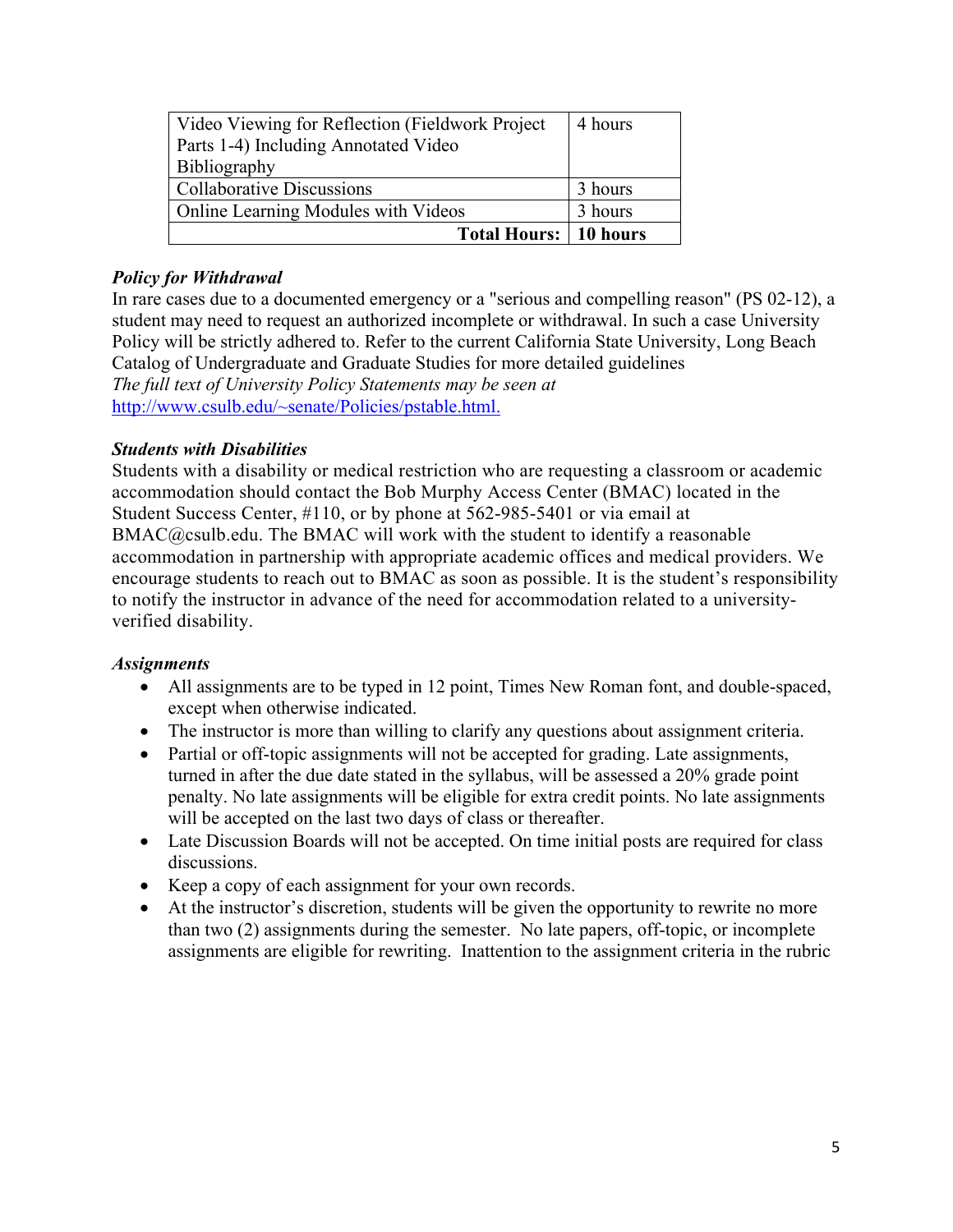sheet disqualifies a paper for rewriting. No extra credit is assessed to rewritten assignments.

• Students choosing to rewrite an assignment will have a one-week deadline. For example, once an assignment is returned, the student will have until the next week to rewrite it for a change of grade.

### *General criteria for evaluation of assignments includes:*

- Quality of conceptualization.
- Following directions; meeting stated criteria in assignment rubrics.
- The instructor reserves the right to award extra grade points to student work that exceeds criteria. Conversely, below criteria work will be docked points accordingly.
- The instructor reserves the right to refuse to accept any assignment due to poor quality work, late submission, off-topic writing, lack of attention to stated criteria, or any other reason deemed appropriate.
- *The University policy on Cheating and Plagiarism (PS 85-19) is summarized in the Schedule of Classes*

### *Grading Policies*

- Attendance on Beachboard, promptness in your online discussions and assignments, preparation, and professional behavior are course requirements, and factors that impact your grade.
- Borderline grades (within 2 points of the next highest grade) may be raised based on multiple factors including level of class participation, attendance, promptness, preparation, & professional behavior.
- Please note that the instructor reserves the right to assess extra credit points to assigned work that exceeds stated criteria in quality or presentation.
- Traditional grading applies to this course.

### *Assignments will be assessed the following point values:*

| <b>Assignments</b> |                                              | <b>Points</b> |
|--------------------|----------------------------------------------|---------------|
|                    | 1. Discussion Boards (9 written discussions) | 36            |
|                    | 2. Live Zoom Discussions Attendance and      | 24            |
|                    | Participation (6 Live Zoom Meetings)         |               |
|                    | 3. "Who Am I" Identity Presentation on       | 5             |
|                    | Zoom                                         |               |
|                    |                                              |               |
|                    | 4. Cultural and Professional Identity        | 5             |
|                    | Questionnaire                                |               |
|                    | 5. Fieldwork Video Viewing and Reflection    |               |
|                    | Project (2 parts $\omega$ 10 pts. Each)      |               |
|                    | <b>Annotated Bibliography</b>                | 10            |
|                    | <b>Final Reflection</b>                      | 10            |
|                    | 6. 4 Practicum Projects and Online Modules – | 20            |
|                    | 5 pts. each                                  |               |
|                    | 7. Final Paper: Book Study Paper and         | 15            |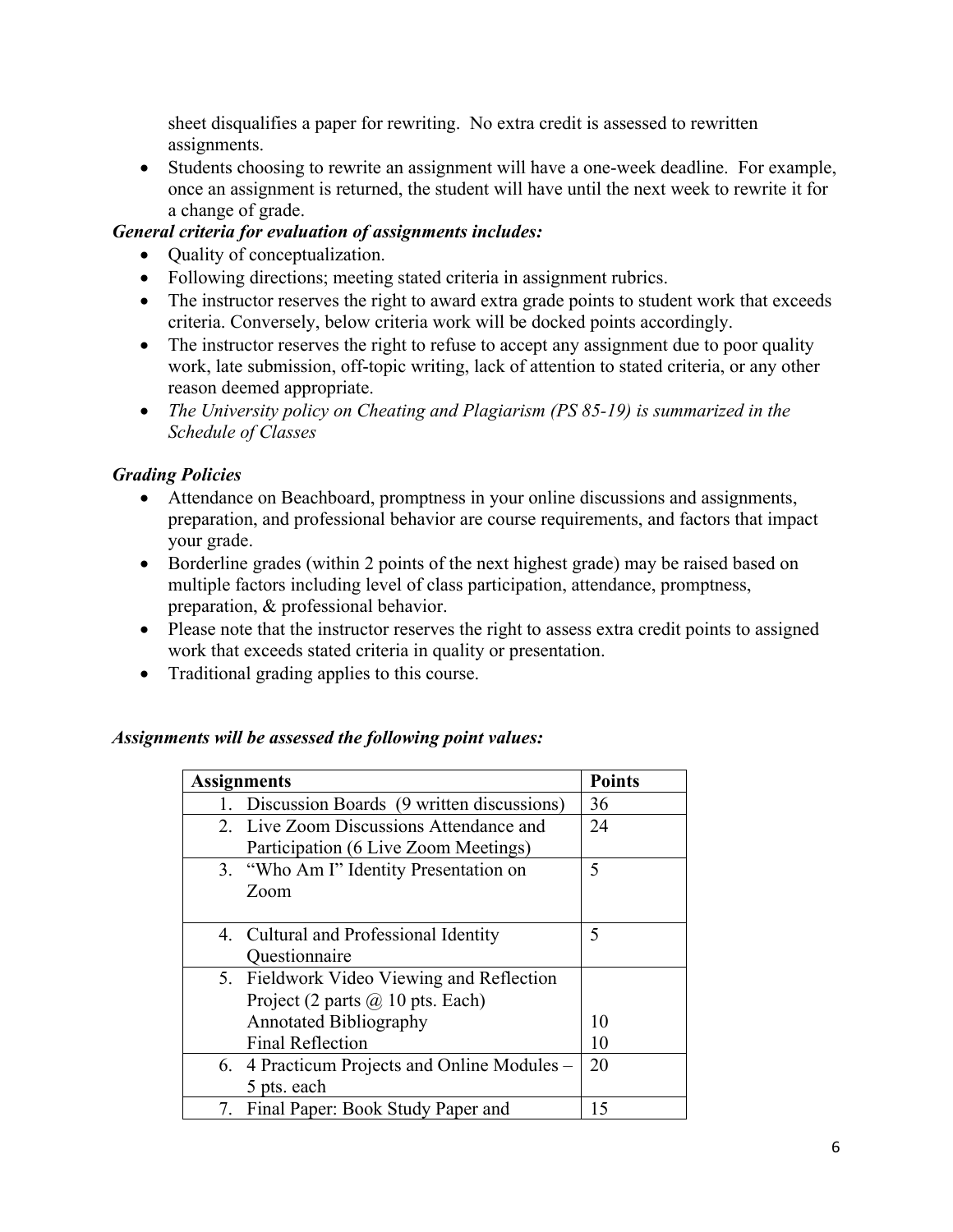| Presentation:                               |     |
|---------------------------------------------|-----|
| 8. Alternative Fieldwork Verification Forms |     |
| Submitted to S4@thebeach                    |     |
| <b>Total Grade Points</b>                   | 135 |
|                                             |     |
|                                             |     |

*Grading Policy:*  $90-100% = A$  $80 - 89\% = B$ 70-79%= C  $60-69\% = D$  $0-59\% = F$ 

# *Outline of Assignments:*

**1. Participation on the Discussion Board and Live Zoom Attendance and Discussions:**  Beachboard Discussion Board (Participation Credit)

Nine weeks throughout the semester you will reply to ONE prompt posted in the discussion board. I will post each discussion by Monday morning. Your initial response should be substantive (a minimum of 200 words, references course readings, powerpoint lectures, video examples, theory, and/or personal experience). You must reply to the initial discussion post by Thursday each week. You must respond to at least two other candidate's post on or before Sunday each week. Failure to do so will result in a deduction of points. (Initial post: 2 pt. /week; 2 Responses: 1 each for each response; 4 points total each week). Active participation will significantly influence your grade.

#### **(36 points). Discussion Boards will be locked at the end of each week. No late posting will be accepted. You must post an initial thread before you can read and reply to your classmates.**

#### **2. Participation in Live Zoom class meetings and discussions:**

There will be 6 live Zoom meetings for this course. The Zoom class will consist of lecture, discussion, video viewing, and class presentations. Student discussions and presentations will be done in small group breakout rooms. Attendance and participation in Zoom classes require preparation of course readings, camera and mic on. See course calendar for meeting dates and readings. See Beachboard homepage for Zoom invitations.

### **(24 points; 4 points per week on Zoom). Attendance and participation for the full Zoom session, including small group breakout rooms.**

#### **Zoom Sessions are scheduled as follows:**

**Week 1; Week 2; Week 6; Week 7; Week 13; Week 15**

#### **3. "Who Am I" Identity Presentation**.

You will share an artifact or objects you believe best represent you and an aspect of your cultural identity. Items could be those you have inherited from your family/relatives, designed/created, or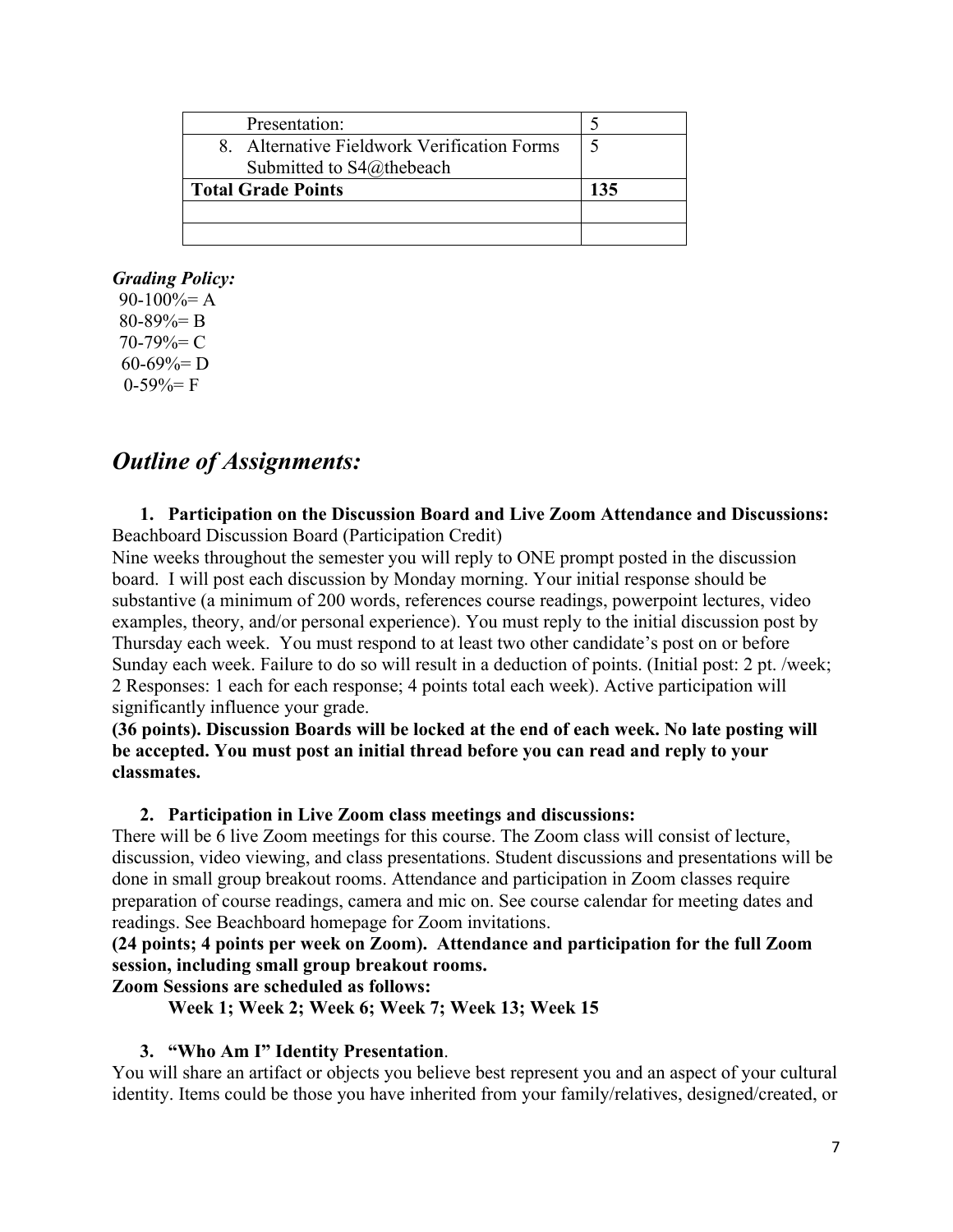purchased. You will introduce yourself to the class using these items on Zoom in a small group. Be prepared to explain in about 5 minutes why these items are of significance to your personal identity.

### **(5 points) Presentation Due Week 2 on Zoom.**

### **4. Cultural and Professional Identity Questionnaire:**

Complete the form (in Beachboard Content) with your picture attached to the top right corner. List your name, email address, past degree, and current work, and answer questions about your personal identity. Turn this into Dropbox.

### **Due to Dropbox: (5 points) Jan. 31st 11:59 PM.**

### **5. Fieldwork Project (see Template on Beachboard):**

This is a written reflection of your alternative video field work experience. Each section of this assignment must be 2-3 pages in length. See Beachboard for rubric and Template of each assignment.

Part 1: Viewing of 10 Teaching Videos and Write an Annotated Bibliography (CTC requirement for credential, submitted to Dropbox and S4) . Videos will be supplied to you by the instructor.

Part 2: Personal Reflection: Final Reflection on becoming a Culturally Responsive Teacher. You will integrate your learning from the videos and course readings and discussions.

**(20 points; 10 points for each part) Part 1 Due: Week 13 April 18 11:59 pm.**

**Part 2 Due: Week 16 May 9 11:59 pm.**

**6. Practicum Projects: Identifying and Analyzing Multicultural Theory with Appropriate Teaching Practices**

This is **two (2)**, short written group assignments that compile practical culturally responsive classroom and teaching practices, and **two (2) online modules reflections** that include the following topics:

- Identify and analyze the theory and application of multicultural education, social justice, and anti-bias and anti-racist education;
- Identify and analyze the characteristics of cultural and linguistic resources among children, and apply formal and informal methods to assess students' language abilities, content knowledge, and skills;
- Identify and analyze one's own attitudes, beliefs, and approaches to multicultural education;
- Identify and analyze multicultural identities of today's student population and appropriate approaches to them;
- These projects are an effort to bring candidates together for a conversation about *multicultural teaching.*
- Collaboration requires out-of-the-box critical thinking, negotiation, perhaps disagreements or divergent viewpoints, but also negotiation of presumptions or taken-for-granted notions about teaching.
- Details for assignments will be given in weekly lecture materials.

**(20 points: 5 points per activity)**